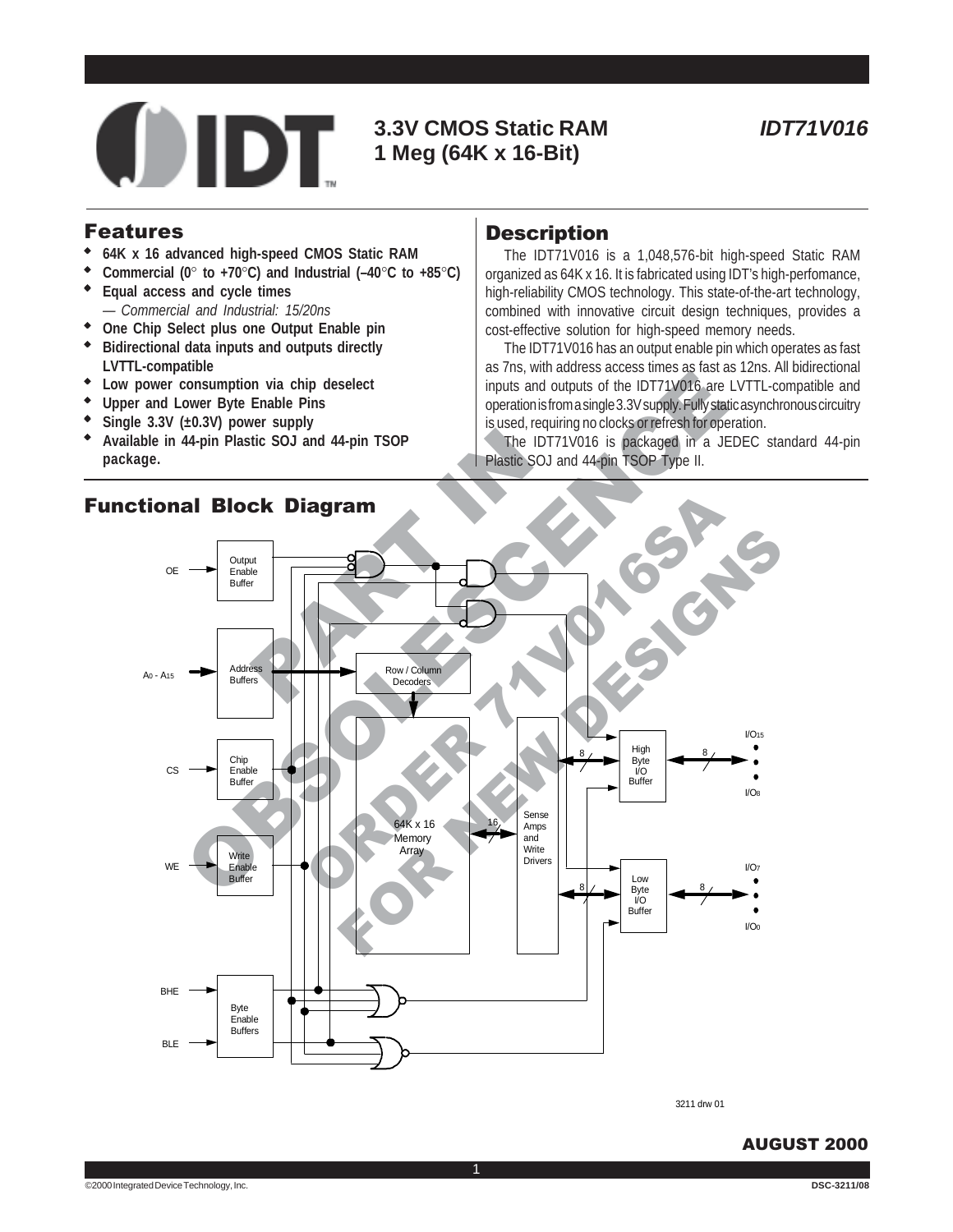

| $\tilde{ }$ | ∽− | . | --- | ---          | .              | .              | .                       |
|-------------|----|---|-----|--------------|----------------|----------------|-------------------------|
| H           | X  | X | Χ   | $\mathsf{X}$ | High-Z         | High-Z         | Deselected - Standby    |
|             |    | H |     | H            | <b>DATAOUT</b> | High-Z         | Low Byte Read           |
|             |    | H | H   |              | High-Z         | <b>DATAOUT</b> | High Byte Read          |
|             |    | H |     |              | <b>DATAOUT</b> | <b>DATAOUT</b> | Word Read               |
|             | Χ  |   |     |              | <b>DATAIN</b>  | <b>DATAIN</b>  | Word Write              |
|             | Χ  |   |     | н            | <b>DATAIN</b>  | High-Z         | Low Byte Write          |
|             | Χ  | ட | H   |              | High-Z         | DATAIN         | High Byte Write         |
|             | H  | H | Χ   | X            | High-Z         | High-Z         | <b>Outputs Disabled</b> |
|             | Χ  | Χ | Η   | H            | High-Z         | High-Z         | <b>Outputs Disabled</b> |

**NOTE:**

1.  $H = V_{I}H$ ,  $L = V_{I}L$ ,  $X = Don't$  care.

3211 tbl 02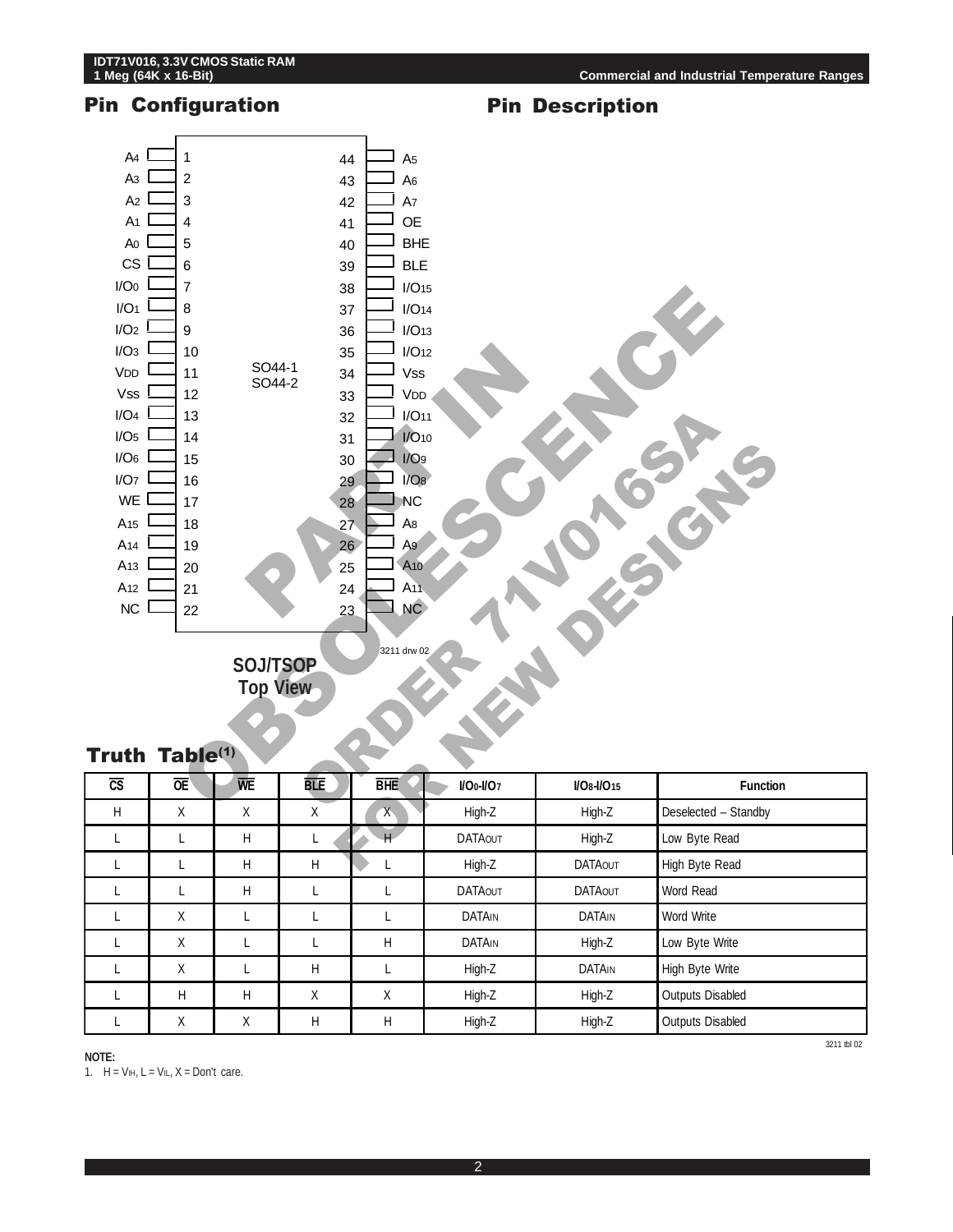#### Absolute Maximum Ratings(1)

| Symbol                  | Rating                                  | Value               | <b>Unit</b>  |
|-------------------------|-----------------------------------------|---------------------|--------------|
| $V$ TFRM <sup>(2)</sup> | Terminal Voltage with<br>Respect to GND | $-0.5$ to $+4.6$    | V            |
| $V$ TERM $^{(3)}$       | Terminal Voltage with<br>Respect to GND | $-0.5$ to $Vcc+0.5$ | V            |
| Tа                      | Operating Temperature                   | 0 to $+70$          | $^{\circ}$ C |
| TBIAS                   | Temperature Under Bias                  | $-55$ to $+125$     | °C           |
| <b>TSTG</b>             | Storage Temperature                     | $-55$ to $+125$     | °C           |
| PT                      | Power Dissipation                       | 1.0                 | W            |
| <b>IOUT</b>             | DC Output Current                       | 50                  | mA           |
|                         |                                         |                     | 3211 tbl 03  |

#### **NOTES:**

### Recommended Operating Temperature and Supply Voltage

| Grade      | Temperature                        | GND | V <sub>DD</sub> |
|------------|------------------------------------|-----|-----------------|
| Commercial | $0^{\circ}$ C to +70 $^{\circ}$ C  | 0V  | $3.3V + 0.3V$   |
| Industrial | $-40^{\circ}$ C to $+85^{\circ}$ C | 0V  | $3.3V + 0.3V$   |
|            |                                    |     | 3211 tbl 04     |

## Recommended DC Operating **Conditions**

| Symbol          | Parameter                   | Min.         | Тур. | Max.      | Unit        |
|-----------------|-----------------------------|--------------|------|-----------|-------------|
| V <sub>DD</sub> | Supply Voltage              | 3.0          | 3.3  | 3.6       | V           |
| <b>GND</b>      | Supply Voltage              | 0            | 0    | 0         | V           |
| VIн             | Input High Voltage - Inputs | 2.0          |      | 4.6       | V           |
| VIH             | Input High Voltage - I/O    | 2.0          |      | $VDP+0.3$ | V           |
| VIL             | Input Low Voltage           | $-0.5^{(1)}$ |      | 0.8       | V           |
| NOTE:           |                             |              |      |           | 3211 thl 05 |

# **Capacitance**

| $(T_A = +25^{\circ}C, f = 1.0 MHz, SOJ package)$ |                          |                   |           |    |  |
|--------------------------------------------------|--------------------------|-------------------|-----------|----|--|
| <b>Symbol</b>                                    | Parameter <sup>(1)</sup> | <b>Conditions</b> | Max. Unit |    |  |
| CIN                                              | Input Capacitance        | $V_{IN} = 3dV$    |           | рF |  |
|                                                  |                          |                   |           |    |  |

# DC Electrical Characteristics

| P <sub>T</sub>                  | Power Dissipation                                                                                                                                                                                                                        | 1.0 | W                            |                                     | .                                                                                   |                          |                          |              |              |
|---------------------------------|------------------------------------------------------------------------------------------------------------------------------------------------------------------------------------------------------------------------------------------|-----|------------------------------|-------------------------------------|-------------------------------------------------------------------------------------|--------------------------|--------------------------|--------------|--------------|
|                                 |                                                                                                                                                                                                                                          |     |                              | <b>GND</b>                          | Supply Voltage                                                                      | $\Omega$                 | $\mathbf{0}$             | $\mathbf{0}$ | V            |
| <b>lout</b>                     | DC Output Current                                                                                                                                                                                                                        | 50  | mA                           | <b>VIH</b>                          | Input High Voltage - Inputs                                                         | 2.0                      | $\overline{\phantom{0}}$ | 4.6          | V            |
| <b>NOTES:</b>                   |                                                                                                                                                                                                                                          |     | 3211 tbl 03                  | <b>VIH</b>                          | Input High Voltage - I/O                                                            | 2.0                      | $\overline{\phantom{0}}$ | $VDP+0.3$    | V            |
|                                 | Stresses greater than those listed under ABSOLUTE MAXIMUM RATINGS may cause<br>permanent damage to the device. This is a stress rating only and functional operation                                                                     |     |                              | <b>VIL</b>                          | Input Low Voltage                                                                   | $-0.5(1)$                |                          | 0.8          | V            |
| V <sub>DD</sub> terminals only. | of the device at these or any other conditions above those indicated in the operational<br>sections of this specification is not implied. Exposure to absolute maximum rating<br>conditions for extended periods may affect reliability. |     |                              | NOTE:                               | 1. $VIL$ (min.) = $-1.5V$ for pulse width less than tRC/2, once per cycle.          |                          |                          |              | 3211 tbl 05  |
| 2.<br>3.                        | Input, Output, and I/O terminals; 4.6V maximum.                                                                                                                                                                                          |     |                              |                                     | <b>Capacitance</b>                                                                  |                          |                          |              |              |
|                                 |                                                                                                                                                                                                                                          |     |                              |                                     | $(T_A = +25^{\circ}C, f = 1.0MHz, SOJ package)$                                     |                          |                          |              |              |
|                                 |                                                                                                                                                                                                                                          |     |                              | Symbol                              | Parameter <sup>(1)</sup>                                                            |                          | <b>Conditions</b>        | Max.         | Unit         |
|                                 |                                                                                                                                                                                                                                          |     |                              | C <sub>IN</sub>                     | Input Capacitance                                                                   |                          | $V_{IN} = 3dV$           | 6            | pF           |
|                                 |                                                                                                                                                                                                                                          |     |                              | Cvo                                 | 1/O Capacitance                                                                     |                          | $V$ OUT = $3dV$          | 7            | pF           |
|                                 | <b>DC Electrical Characteristics</b><br>$(VDD = 3.3V \pm 0.3V$ , Commercial and Industrial Temperature Ranges)                                                                                                                           |     |                              |                                     | This parameter is guaranteed by device characterization, but not production tested. |                          |                          |              |              |
|                                 |                                                                                                                                                                                                                                          |     |                              |                                     |                                                                                     |                          | <b>IDT71V016</b>         |              |              |
| Symbol                          | Parameter                                                                                                                                                                                                                                |     |                              | <b>Test Condition</b>               |                                                                                     | Min.                     |                          | Max.         | Unit         |
| $\  \cdot \ $                   | Input Leakage Current                                                                                                                                                                                                                    |     |                              | $VDD = Max.$ , $VIN = GND$ to $VDD$ |                                                                                     |                          |                          | 5            | μA           |
| ILO                             | Output Leakage Current                                                                                                                                                                                                                   |     |                              |                                     | $VDD = Max., \overline{CS} = VHH, VOUT = GND to VDD$                                |                          |                          | 5            | μA           |
| VOL                             | Output Low Voltage                                                                                                                                                                                                                       |     | $IoL = 8mA$ , $VDD = Min$ .  |                                     |                                                                                     | $\overline{\phantom{a}}$ |                          | 0.4          | $\mathsf{V}$ |
| <b>VOH</b>                      | Output High Voltage                                                                                                                                                                                                                      |     | $IOH = -4mA$ , $VDD = Min$ . |                                     |                                                                                     | 2.4                      |                          |              | $\mathsf{V}$ |
|                                 | <b>DC Electrical Characteristics(1)</b><br>(VDD = $3.3V \pm 0.3V$ , VLC = 0.2V, VHC = VDD-0.2V)                                                                                                                                          |     |                              |                                     |                                                                                     |                          |                          |              | 3211 tbl 07  |
|                                 |                                                                                                                                                                                                                                          |     |                              |                                     | <b>711/014C1E</b>                                                                   |                          | 711/01/020               |              |              |

3211 tbl 08

# DC Electrical Characteristics<sup>(1)</sup>

|              |                                                                                                                                                                                                  | 71V016S15 |      | 71V016S20 |      |      |
|--------------|--------------------------------------------------------------------------------------------------------------------------------------------------------------------------------------------------|-----------|------|-----------|------|------|
| Symbol       | Parameter                                                                                                                                                                                        | Com'l     | Ind. | Com'l.    | Ind. | Unit |
| $_{\rm lcc}$ | Dynamic Operating Current<br>$\overline{CS}$ $\leq$ V <sub>IL</sub> , Outputs Open, V <sub>DD</sub> = Max., f = fmAx <sup>(2)</sup>                                                              | 130       | 130  | 120       | 120  | mA   |
| <b>ISB</b>   | Standby Power Supply Current (TTL Level)<br>$\overline{CS}$ $\geq$ V <sub>IH</sub> , Outputs Open, V <sub>DD</sub> = Max., f = fmAx <sup>(2)</sup>                                               | 35        | 35   | 30        | 30   | mA   |
| ISB1         | Standby Power Supply Current (CMOS Level)<br>$\overline{CS}$ $\geq$ V <sub>HC</sub> , Outputs Open, V <sub>DD</sub> = Max., f = 0 <sup>(2)</sup><br>$V_{IN} \leq V_{LC}$ or $V_{IN} \geq V_{HC}$ | 5         |      | 5         |      | mA   |

**NOTES:**

1. All values are maximum guaranteed values.

2. fmax = 1/tRc (all address inputs are cycling at fmax); f = 0 means no address input lines are changing.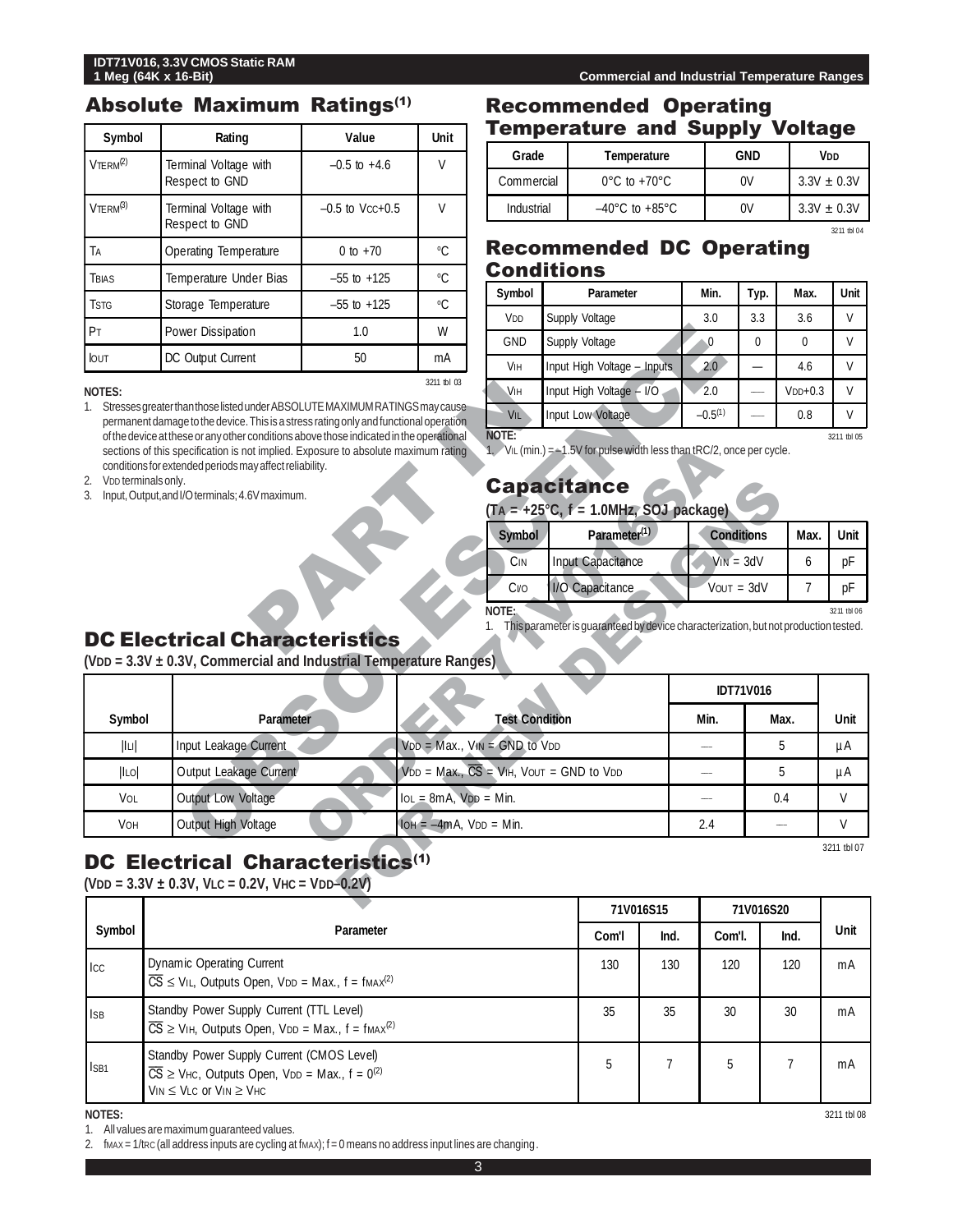

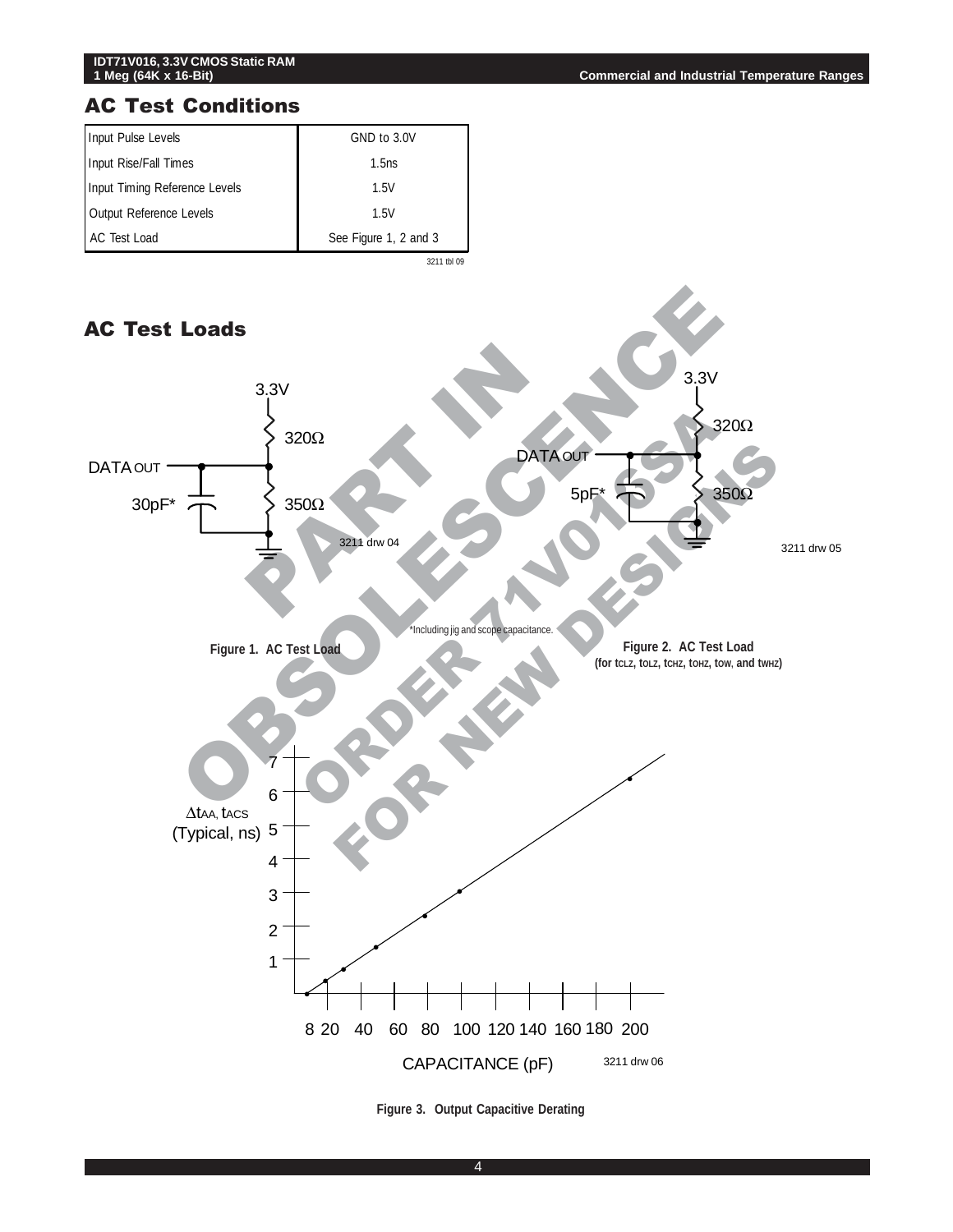# **IDT71V016, 3.3V CMOS Static RAM**

**Commercial and Industrial Temperature Ranges** 

### AC Electrical Characteristics (VDD = 3.3V ± 0.3V, Commercial and Industrial Temperature Ranges)

|                                                                                                                                               |                                        |                  | 71V016S15                |                 | 71V016S20                |           |  |  |
|-----------------------------------------------------------------------------------------------------------------------------------------------|----------------------------------------|------------------|--------------------------|-----------------|--------------------------|-----------|--|--|
| Symbol                                                                                                                                        | Parameter                              | Min.             | Max.                     | Min.            | Max.                     | Unit      |  |  |
|                                                                                                                                               | <b>READ CYCLE</b>                      |                  |                          |                 |                          |           |  |  |
| t <sub>RC</sub>                                                                                                                               | Read Cycle Time                        | 15               |                          | 20              |                          | ns        |  |  |
| taa                                                                                                                                           | Address Access Time                    |                  | 15                       |                 | 20                       | ns        |  |  |
| tacs                                                                                                                                          | Chip Select Access Time                |                  | 15                       |                 | 20                       | ns        |  |  |
| $tCLZ^{(1)}$                                                                                                                                  | Chip Select Low to Output in Low-Z     | 5                | $\overline{\phantom{0}}$ | 5               | $\overline{\phantom{a}}$ | ns        |  |  |
| $t$ CHZ $(1)$                                                                                                                                 | Chip Select High to Output in High-Z   |                  | 6                        |                 | 8                        | ns        |  |  |
| toe                                                                                                                                           | Output Enable Low to Output Valid      |                  | 8                        |                 | 10                       | ns        |  |  |
| $\text{tolz}^{(1)}$                                                                                                                           | Output Enable Low to Output in Low-Z   | 0                |                          | $\overline{0}$  |                          | ns        |  |  |
| $\text{LOHZ}^{(1)}$                                                                                                                           | Output Enable High to Output in High-Z |                  | $\ddot{\mathbf{6}}$      |                 | 8                        | ns        |  |  |
| to <sub>H</sub>                                                                                                                               | Output Hold from Address Change        | 4                |                          | 5               |                          | <b>ns</b> |  |  |
| tbe                                                                                                                                           | Byte Enable Low to Output Valid        |                  | 8                        |                 | 10                       | ns        |  |  |
| $tBLZ$ <sup>(1)</sup>                                                                                                                         | Byte Enable Low to Output in Low-Z     | $\boldsymbol{0}$ |                          | $\overline{0}$  |                          | ns        |  |  |
| $t$ BHZ $^{(1)}$                                                                                                                              | Byte Enable High to Output in High-Z   |                  | 6                        |                 | $\overline{8}$           | ns        |  |  |
| <b>WRITE CYCLE</b>                                                                                                                            |                                        |                  |                          |                 |                          |           |  |  |
| twc                                                                                                                                           | Write Cycle Time                       | 15               |                          | 20 <sup>°</sup> |                          | ns        |  |  |
| taw                                                                                                                                           | Address Valid to End of Write          | 10 <sup>°</sup>  |                          | 12              |                          | ns        |  |  |
| tcw                                                                                                                                           | Chip Select Low to End of Write        | 10               |                          | 12              |                          | ns        |  |  |
| tBW                                                                                                                                           | Byte Enable Low to End of Write        | 10 <sup>°</sup>  |                          | 12              |                          | ns        |  |  |
| tas                                                                                                                                           | Address Set-up Time                    | $\pmb{0}$        |                          | $\mathbf 0$     |                          | ns        |  |  |
| twr                                                                                                                                           | Address Hold from End of Write         | $\bullet$        |                          | $\mathbf 0$     |                          | ns        |  |  |
| twp                                                                                                                                           | Write Pulse Width                      | 10               |                          | 12              |                          | ns        |  |  |
| t <sub>DW</sub>                                                                                                                               | Data Valid to End of Write             | $\overline{8}$   |                          | 10              |                          | ns        |  |  |
| tDH                                                                                                                                           | Data Hold Time                         | 0                |                          | $\mathbf 0$     |                          | ns        |  |  |
| $t$ ow $(1)$                                                                                                                                  | Write Enable High to Output in Low-Z   | $\mathbf{1}$     |                          | 1               |                          | ns        |  |  |
| $t$ WHZ $^{(1)}$                                                                                                                              | Write Enable Low to Output in High-Z   |                  | 6                        |                 | 8                        | ns        |  |  |
| 3211 tbl 10<br>NOTE:<br>1. This parameter is guaranteed with the AC Load (Figure 2) by device characterization, but is not production tested. |                                        |                  |                          |                 |                          |           |  |  |

# Timing Waveform of Read Cycle No. 1(1,2,3)



2. Device is continuously selected,  $\overline{\text{CS}}$  is LOW.<br>3.  $\overline{\text{OE}}$ ,  $\overline{\text{BHE}}$ , and  $\overline{\text{BLE}}$  are LOW.

 $\overline{OE}$ , BHE, and BLE are LOW.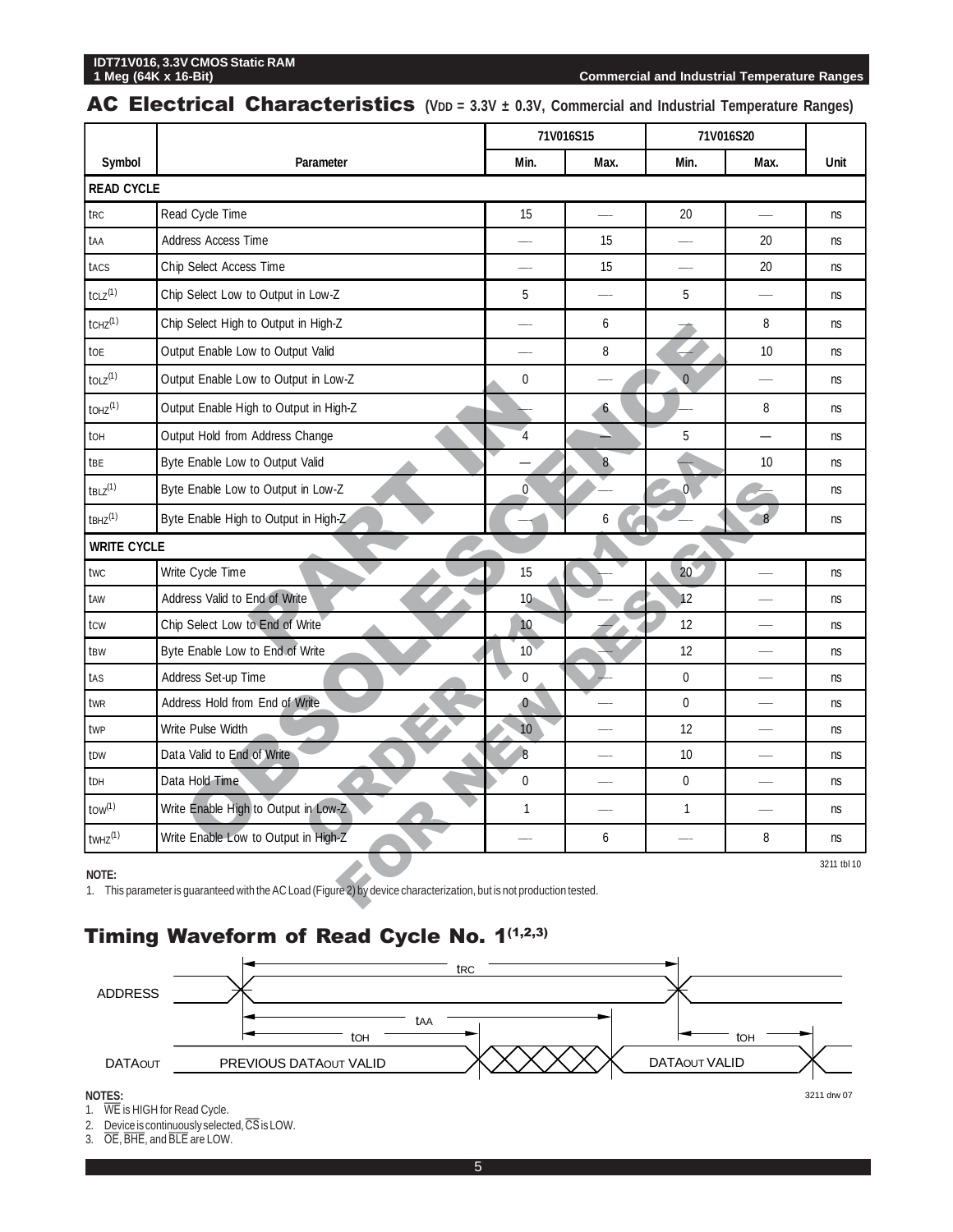#### Timing Waveform of Read Cycle No. 2(1)



#### **NOTES:**

- 1. WE is HIGH for Read Cycle.
- 2. Address must be valid prior to or coincident with the later of  $\overline{\text{CS}}$ , BHE, or BLE transition LOW; otherwise taa is the limiting parameter
- 3. Transition is measured ±200mV from steady state.

# Timing Waveform of Write Cycle No. 1 (WE Controlled Timing)(1,2,4)



#### **NOTES:**

- 1. A write occurs during the overlap of a LOW  $\overline{\text{CS}}$ , LOW  $\overline{\text{BHE}}$  or  $\overline{\text{BLE}}$ , and a LOW  $\overline{\text{WE}}$ .
- 2.  $\overline{OE}$  is continuously HIGH. If during a  $\overline{WE}$  controlled write cycle  $\overline{OE}$  is LOW, twp must be greater than or equal to tw $_{HZ}$  + tow to allow the I/O drivers to turn off and data to be placed on the bus for the required tow. If  $\overline{\overline{O}}\overline{\overline{E}}$  is HIGH during a  $\overline{\text{WE}}$  controlled write cycle, this requirement does not apply and the minimum write pulse is as short as the specified twp. 3. During this period, I/O pins are in the output state, and input signals must not be applied.
- 4. If the  $\overline{\text{CS}}$  LOW or  $\overline{\text{BHE}}$  and  $\overline{\text{BLE}}$  LOW transition occurs simultaneously with or after the  $\overline{\text{WE}}$  LOW transition, the outputs remain in a high-impedance state.
- 5. Transition is measured ±200mV from steady state.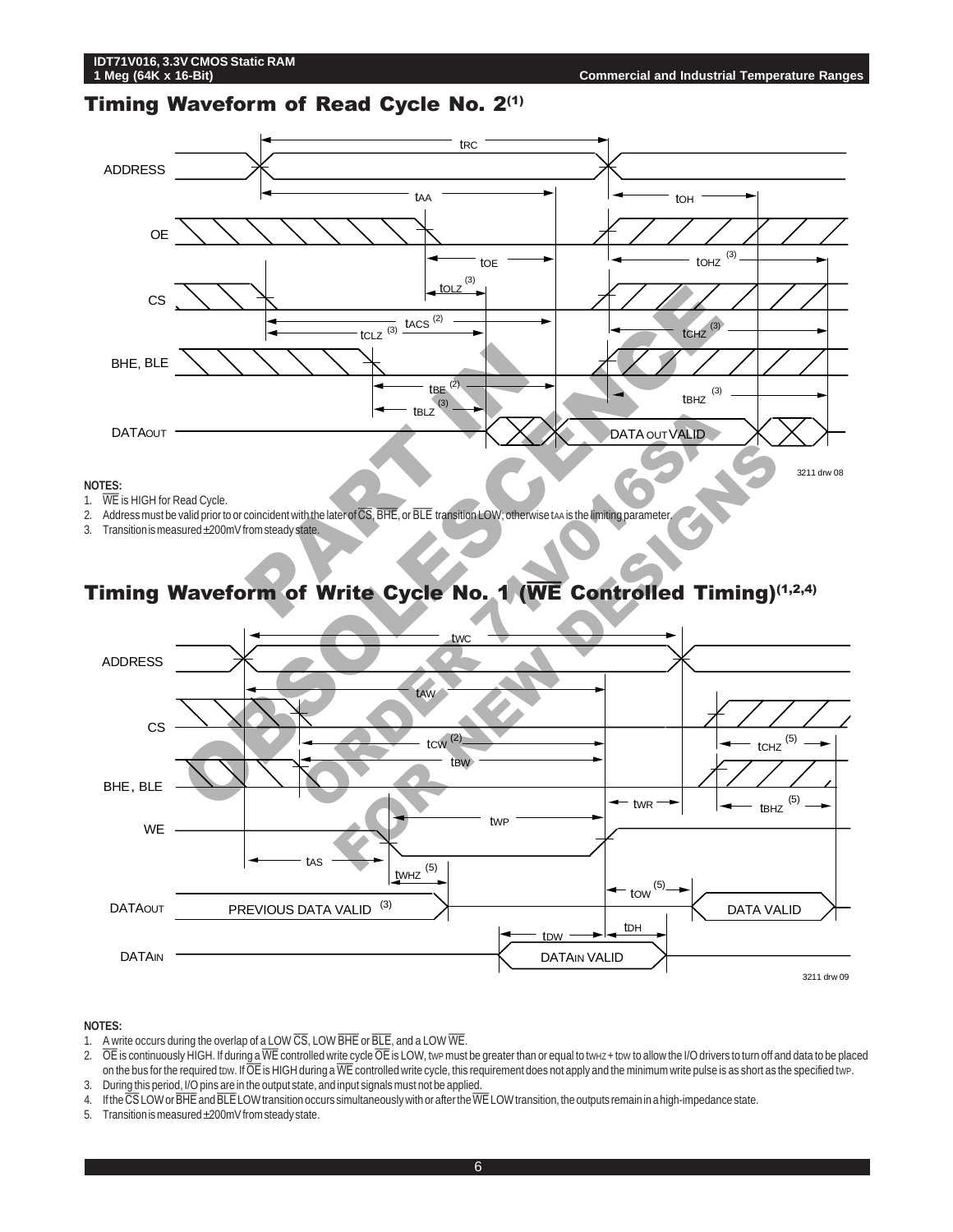# Timing Waveform of Write Cycle No. 2 ( $\overline{\text{CS}}$  Controlled Timing)<sup>(1,4)</sup>



## Timing Waveform of Write Cycle No. 3 (BHE, BLE Controlled Timing)(1,4)



#### **NOTES:**

1. A write occurs during the overlap of a LOW  $\overline{\text{CS}}$ , LOW  $\overline{\text{BHE}}$  or  $\overline{\text{BLE}}$ , and a LOW  $\overline{\text{WE}}$ .

2.  $\overline{OE}$  is continuously HIGH. If during a  $\overline{WE}$  controlled write cycle  $\overline{OE}$  is LOW, twp must be greater than or equal to twHz + tow to allow the I/O drivers to turn off and data to be placed on the bus for the required tow. If  $\overline{\rm OE}$  is HIGH during a  $\overline{\rm WE}$  controlled write cycle, this requirement does not apply and the minimum write pulse is as short as the specified twp. 3. During this period, I/O pins are in the output state, and input signals must not be applied.

- 4. If the CS LOW or BHE and BLE LOW transition occurs simultaneously with or after the WE LOW transition, the outputs remain in a high-impedance state.
- 5. Transition is measured ±200mV from steady state.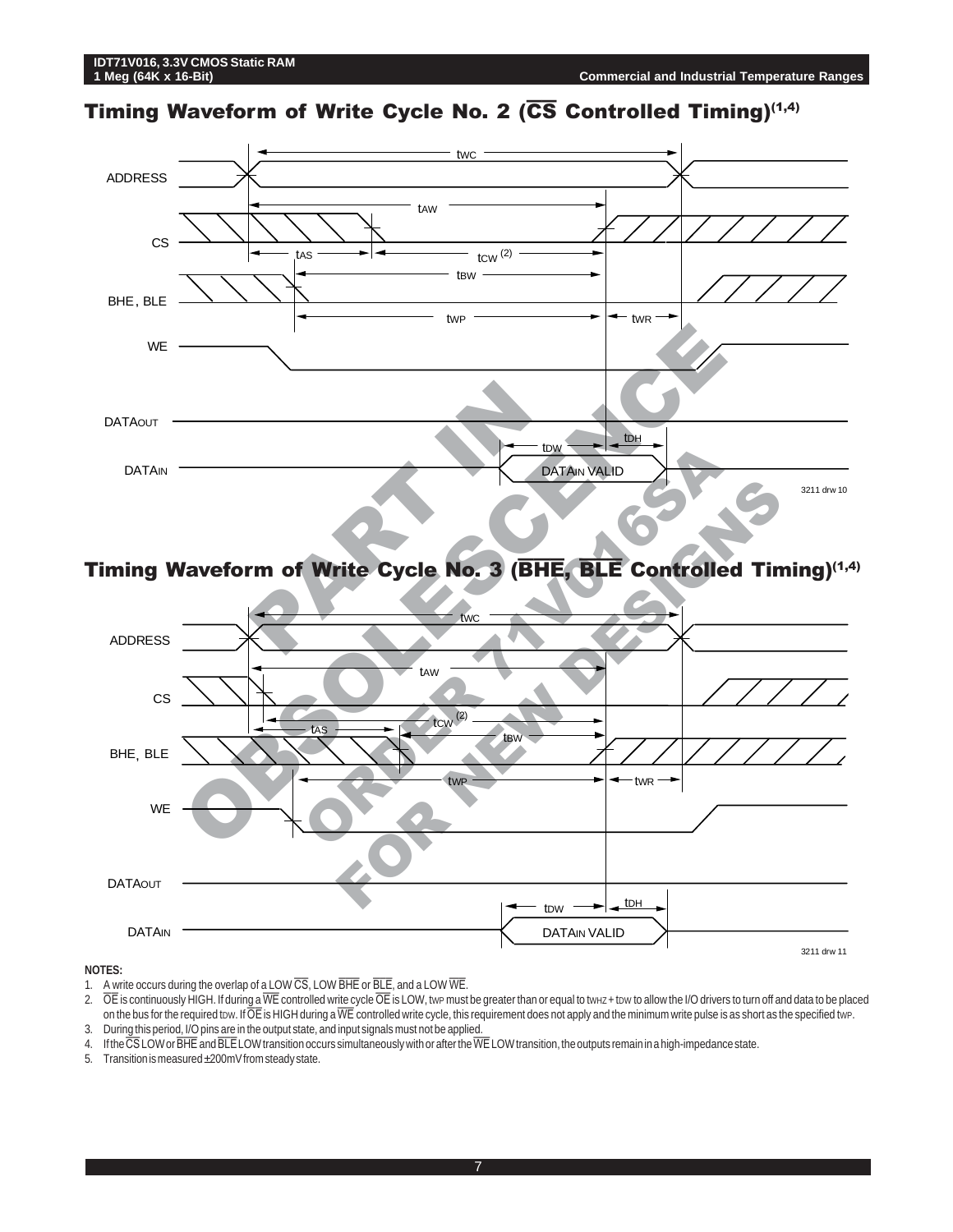